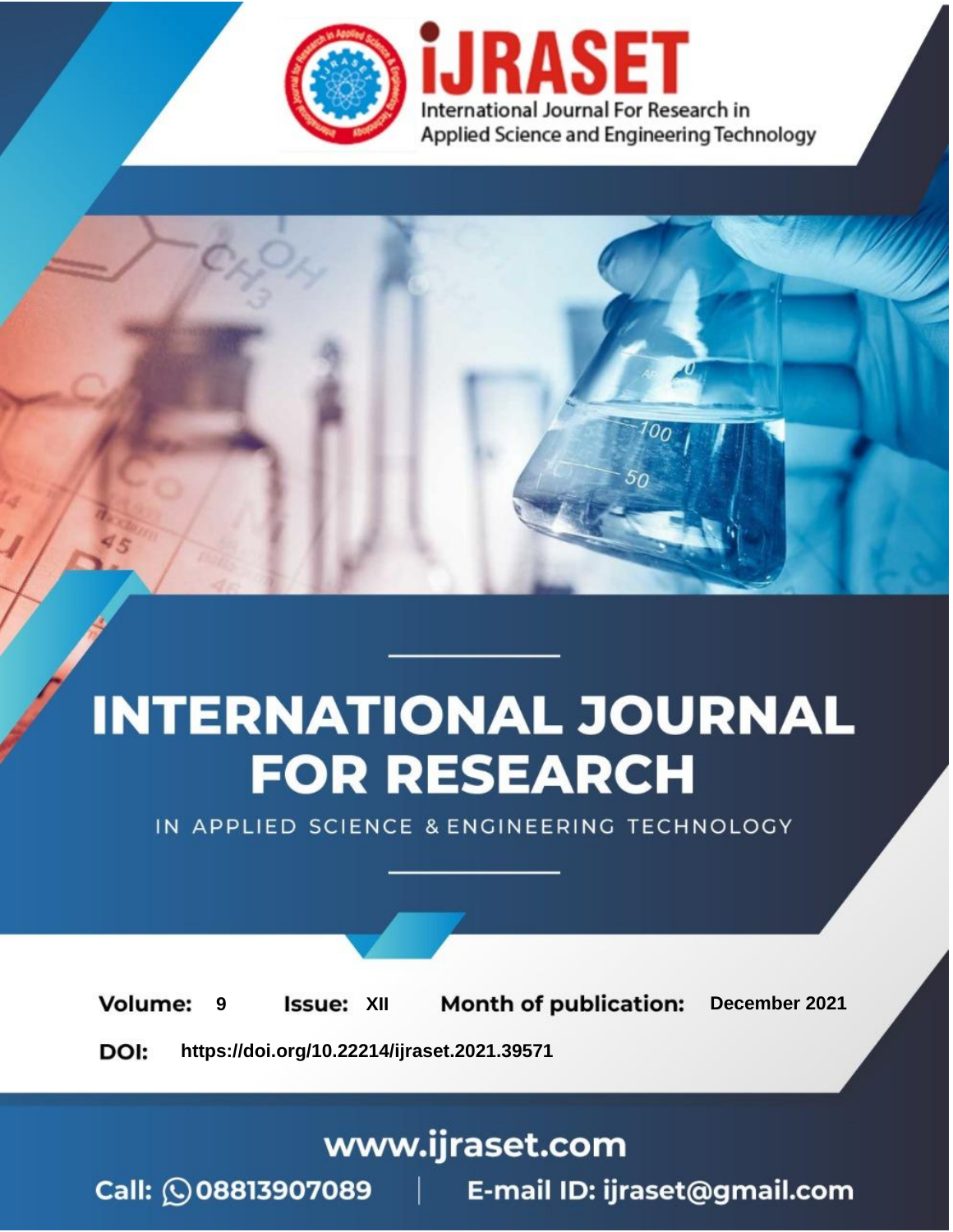

## **Virtual Laboratories as Interactive E-Learning Resources: Benefits and Limitations**

 $Ram Kumar<sup>1</sup>$ , Keerti Neha<sup>2</sup>, Vishnu Kumar Dwivedi<sup>3</sup>

*<sup>1</sup>Department of Physics, Bappa Sri Narain Post Graduate College, Lucknow, India <sup>2</sup>Community Health Center, Chandar Nagar, Alambagh, Lucknow, UP, India <sup>3</sup>Department of Physics, Lucknow University, Lucknow, India*

*Abstract: Laboratories are integral part of the curriculum. With the advancement of technologies especially information and communication technology there is a pace for the designing and development of virtual labs. There are different types of online labs which are accessible through digital devices over internet. Virtual labs based upon 3D simulations are very close to the traditional or physical laboratories. Due to interactivity, such labs can give a pre-lab hand-on practice of experiments in a safe, secure and self pace environment. Purpose of the study is to investigate advantages and disadvantages of the virtual labs with the emphasis on their limitations.*

*Keywords: Virtual Labs, 3D labs, Interactive Labs, e-learning, distance learning, remote labs*

#### **I. INTRODUCTION**

Practical work has always been regarded as an important vehicle in delivering high-quality education and a distinctive feature of science teaching and learning<sup>1</sup>. A laboratory is that area where testing, research, innovations are tried, tested and validated before it reaches the market. It is the second house of scientists, where they perform experiments to develop new drugs, chemicals, study various types of living cells, DNA and lot more of research that helps to progress in Science and Technology<sup>2</sup>.

For students labs are great places which help them enhance their learning by understanding the theoretical concepts of science which are taught in classrooms<sup>3</sup>. Laboratory teaching assumes that first-hand experience in observation and manipulation of the materials of science is superior to other methods of developing understanding and appreciation<sup>4</sup>. Laboratory training is also frequently used to develop skills necessary for more advanced study or research<sup>5</sup>. Well-designed laboratories not only make science experiments fun but also help students in achieving good academic results.

The use of technology in education plays an essential role in enhancing the learning process and increasing its effectiveness. It helps teachers explain and present information efficiently in an enjoyable way and helps students collaborate with their teachers, access other educational resources, and learn technical skills<sup>6</sup>. With the advancement of science, technology and advent of information and communication technology a new type of laboratory<sup>7</sup> called virtual laboratory came into existence where teachers should use digital technologies to support and enhance practical experience, but not to replace it. Cramer et. al. (1997) gave a definition of virtual laboratory as a software simulation of an experiment whose output data is indistinguishable from data from a real physics experiment<sup>8</sup>. A virtual laboratory is one where the student interacts with an experiment or activity which is intrinsically remote from the student or which has no immediate physical reality.



Figure 1: Concept of Virtual Lab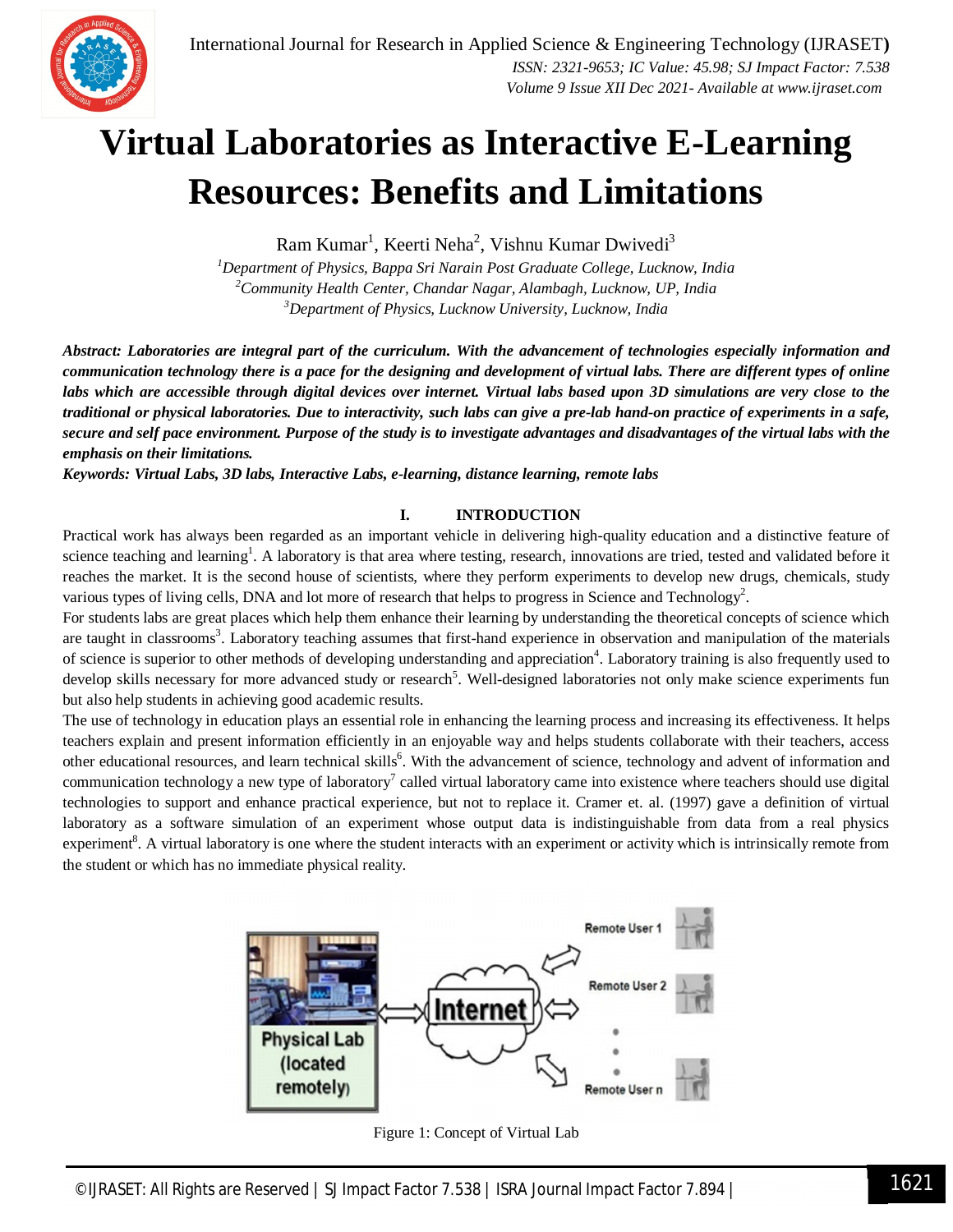

### International Journal for Research in Applied Science & Engineering Technology (IJRASET**)**  *ISSN: 2321-9653; IC Value: 45.98; SJ Impact Factor: 7.538*

 *Volume 9 Issue XII Dec 2021- Available at www.ijraset.com*

#### *A. Computer Simulations*

A computer simulation is the usage of a computer for the imitation of a real-world process or system<sup>9</sup>. A simulation requires a model, or a mathematical description of the real system. This is in the form of computer programs, which encompass the key characteristics or behaviors of the selected system $10$ . Computer simulations are used in a wide variety of practical contexts, such as: analysis of air pollutant dispersion using atmospheric dispersion modeling, design of complex systems such as aircraft and also logistics systems.

Interactive computer simulation is a human in the loop simulation programmed inside a computer<sup>11</sup>. Interactive computer simulation software enables users (teachers and students) make decisions and input these decisions into the computer. The computer uses the model to calculate new values for the new inputs in the system $^{12}$ .

#### *B. Interactive Learning Environments*

Interactive learning is any sort of academic plan that uses computer technology in order to emphasize or teach specific material. An interactive learning environment is learning that requires student participation<sup>13</sup>. This participation can come through class and small group discussions as well as through exploration of the interactive learning materials given in a digital classroom $^{14}$ .

#### *C. Virtual Labs As Interactive Learning Resources*

Education has always been based on the traditional model of pursuing learning by books or locations like the library, college or any kind of field trips<sup>15</sup>. Other than that, people get to know through a chat process through blogs or workshops by witnessing the reallife scenario. Today's technology makes it possible to secure extraordinarily fragile structures and objects from further deterioration, given the re-establishment of verifiable information by keeping track of a current database system. As one of the most important eLearning tools, they allow the student to conduct various experiments without any constraints to place or time, in contrast to the constraints of real labs.

#### **II. CHALLENGES WITH TRADITIONAL LAB**

- *A.* Limited or no access to physical laboratories. Students and employees don't necessarily have access to a lab at any time.
- *B.* Risk of accidents. Experimenting with equipment and hazardous substances is particularly dangerous when learners are inexperienced.
- *C.* Expensive lab equipment. Learners don't get to experiment with modern, advanced machines as they're often out of budget. Therefore, their learning experience is incomplete.
- *D.* Crowded labs. Equipment and materials are limited. Not every learner will have the chance to play around and conduct experiments first-hand.
- *E.* Low priority for learning. Few companies are able to afford equipment used specifically for training purposes. When machines and programs are used for actual work, little or no time is left for learning.
- *F.* Lack of engagement. Common limitations of physical labs (e.g. inadequate number of machines, outdated equipment, etc.) turn learners off. If they can't practice what they're learning in theory, it's harder to understand complex concepts and stay motivated.<sup>16</sup>

#### **III. TYPES OF VIRTUAL LABS**

- *1) Online Labs:* This is used for a laboratory accessible through the internet, which can either be a remote triggered, a virtual one (simulated) or measurement based.
- *2) Simulation-based Virtual Labs:* In these types of labs, there is no real hardware or equipment at the back end. Instead, there is a simulation engine that provides output based on mathematical equations that model the real-world. This can, at-best, provide an approximate version of the 'real-world' experiment. The simulations are carried out remotely at a high-end server, and the results are communicated to the student over the Internet. Such labs are scalable and can cater to a large number of simultaneous users.
- *3) Remote-triggered Labs:* Refers to a remotely accessible real lab. In these labs, the user is able to trigger a real-experiment on a real piece of equipment or hardware. The output of the experiment (being conducted remotely) is communicated back to the student over the Internet. This class of Virtual Labs gives the student the output of real-time experiments. Typically, time-slots are booked before conducting such experiments. Many such labs provide additional inputs to the students like accompanying audio and video streaming of an actual lab experiment and equipment.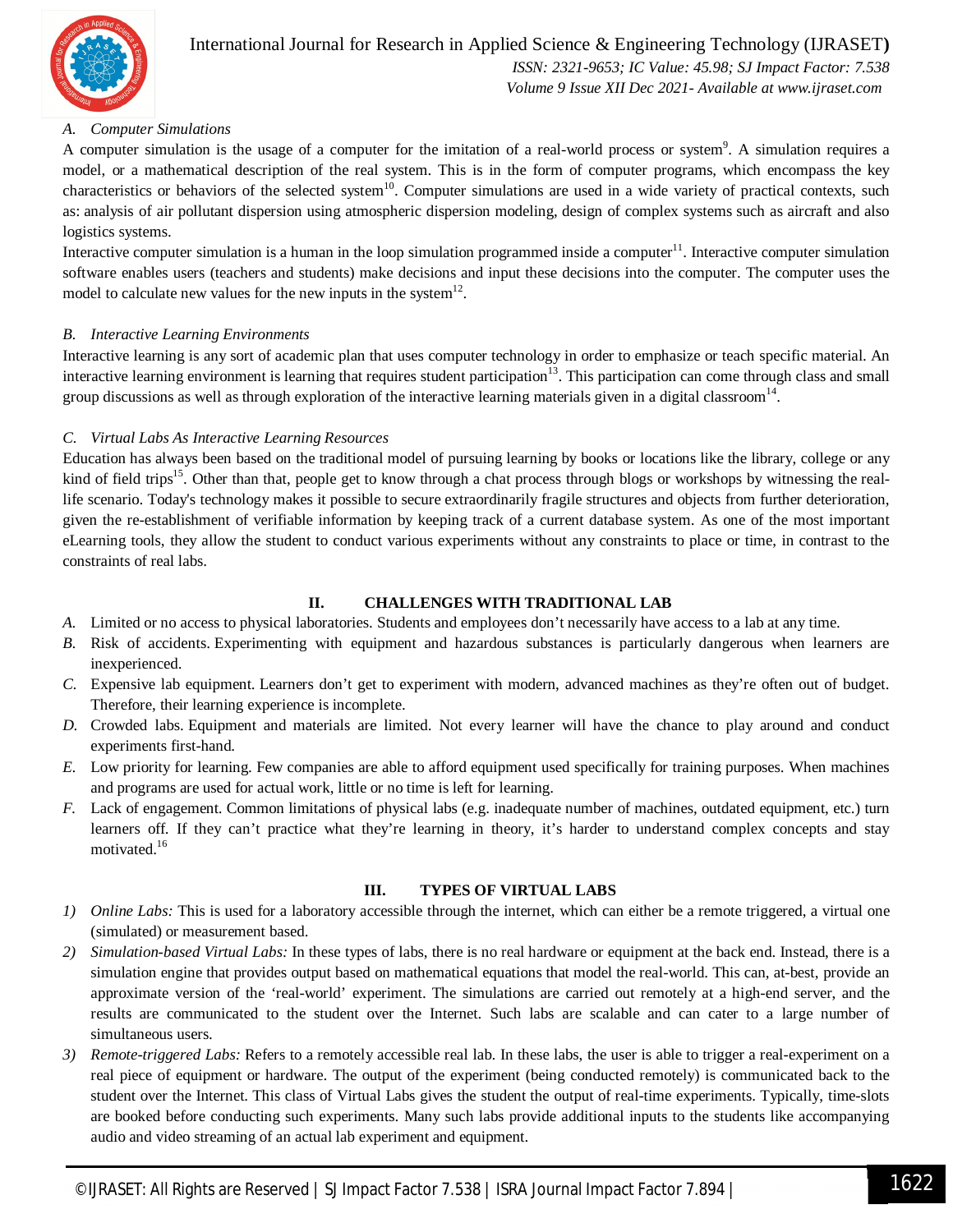

International Journal for Research in Applied Science & Engineering Technology (IJRASET**)**  *ISSN: 2321-9653; IC Value: 45.98; SJ Impact Factor: 7.538 Volume 9 Issue XII Dec 2021- Available at www.ijraset.com*

*4) Measurement Based Labs:* These labs provide the corresponding measurement data for the experiment previously carried out on an actual system. These labs are closer to the 'real-world' experiment than the simulation based labs, because they deliver to the students measurement data from real equipment<sup>17</sup>.

#### **IV. BENEFITS OF THE VIRTUAL LABS**

A virtual laboratory, though, can tackle those challenges, one by one, and virtual labs come with a bunch of benefits. Here are some of them $^{18}$ 

- *1) Reduce Costs:* Purchasing a high-end simulator for training seems to be expensive. But, in comparison, getting multiple devices so employees can get trained in a physical space is more costly. Besides, maintaining all this equipment will cost more than maintaining one platform.
- *2) Guarantee Safety:* In a virtual laboratory, learners can try all kinds of experiments without the risk of damaging equipment or injuring themselves. They can also test different scenarios, compare, and determine which one is the most effective without having to try them out in real life.
- *3) Create a True-to-life Learning Experience:* Often learners have to make guesses about how a machine operates, what the outcome of a piece of code will be, etc. They may also ignore limitations or malfunctions that could happen in a real work environment. Virtual labs help build a realistic learning environment so that learners get complete training and are more prepared.
- *4) Boost Learners' Confidence:* Working with hazardous substances or handling heavy machines can be intimidating, especially for less experienced employees. Give them the chance to practice in a virtual, interactive lab environment before they're being exposed to real-life work conditions.
- *5) Offer Blended Learning:* Virtual training doesn't necessarily replace traditional training; combined, they create an enhanced learning experience. In virtual laboratories, learners have the chance to apply what they learned in theory, experiment, and practice as many times as they want. Instructors can assign projects and then have follow-up sessions to discuss results.
- *6) Engage Learners:* Lectures and presentations can be demotivating when it comes to hands-on jobs, like chemical experiments or construction projects. You can capture learners' attention, though, by giving them the opportunity to test those procedures in a virtual lab.
- *7) Give Unlimited Time to Experiment:* Learners can repeat experiments as many times as needed and practice at their own pace. Also, they can speed up training as they don't have to wait before some equipment becomes available.
- *8) Explain Complex Concepts and Procedures:* Theory can be too abstract when you can't see how it applies in real-life. But in virtual laboratories, learners can play with orbits of planets, tinker with the global economy or create a crossbreed between two species. You can use virtual  $t^{19}$ raining labs to simulate any level of scale, complexity, or abstraction.
- *9) Self-pace Learning:* The student is given the opportunity to control the inputs of the experiment, change the different transactions, and observe the changes in the results without the existence of a supervisor and without being exposed to any  $\text{risks}^{20}$ .
- *10) Increase Research Speed:* The virtual labs will increase the scientific research rates because it saves time and effort and enables researchers to use their time more effectively.
- *11) Collaborative Study:* The ability to record all the results electronically, which helps in analyzing them using the latest software programs and sharing the results and analysis with others.
- *12) Easy Learners Monitoring and Evaluation:* Help the teacher to evaluate students electronically and easily to guide them and follow their progress in conducting experiments.
- *13) Save Time And Energy:* Save time and effort for researchers by eliminating the need to move between different laboratories.

#### **V. DISADVANTAGES AND LIMITATIONS OF THE VIRTUAL LABS**

There are some major limitations and disadvantages of virtual labs, most of which are in general limitations and disadvantages of the e-learning itself.

*1) Limited Feedback:* In traditional laboratories, teachers can give students immediate face-to-face feedback. Students who are experiencing problems during the experimentation can resolve them quickly and directly by hand-on demonstration. Personalized feedback has a positive impact on students, as it makes learning processes easier, richer, and more significant, all the while raising the motivation levels of the students.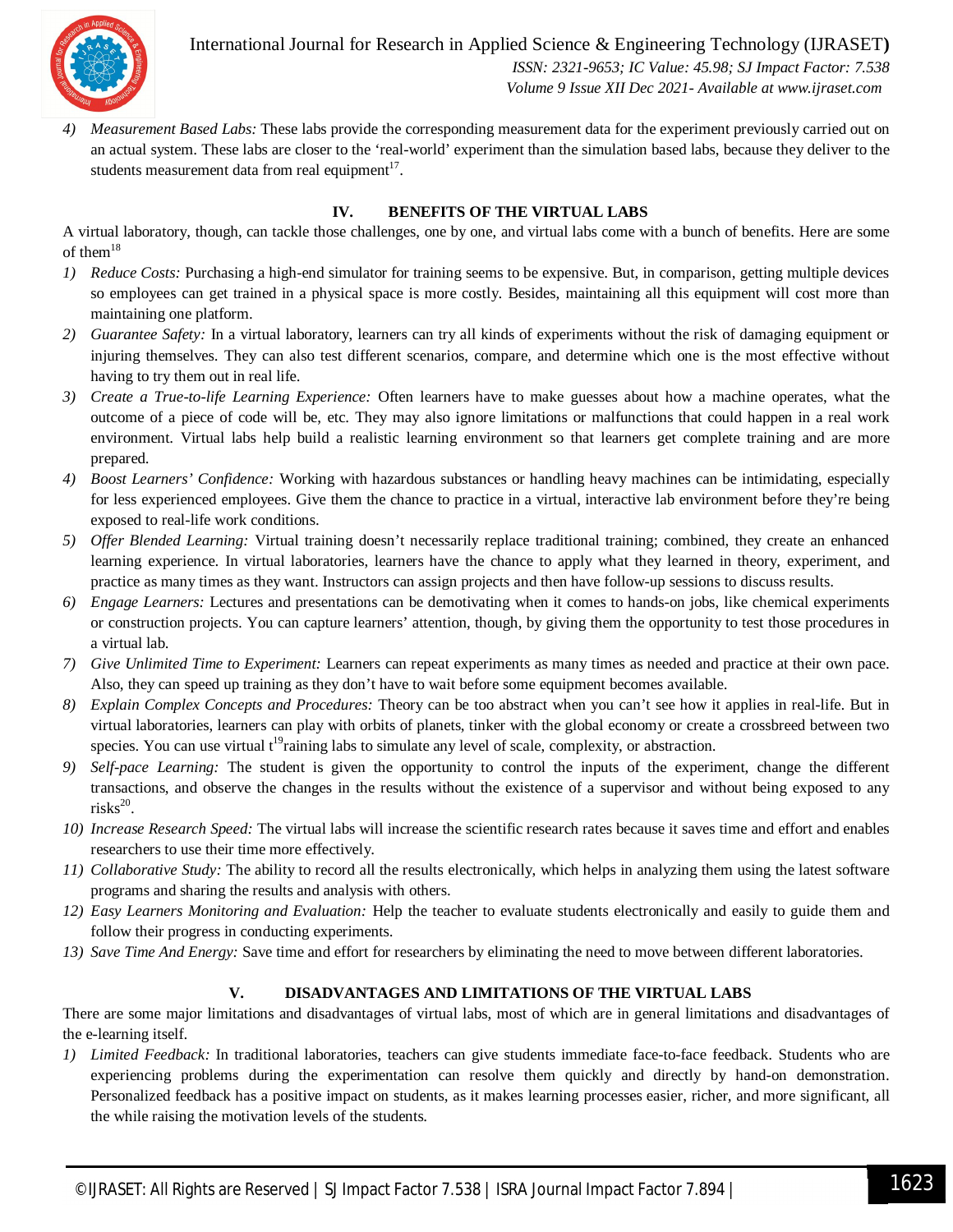

1

### International Journal for Research in Applied Science & Engineering Technology (IJRASET**)**

 *ISSN: 2321-9653; IC Value: 45.98; SJ Impact Factor: 7.538 Volume 9 Issue XII Dec 2021- Available at www.ijraset.com*

- *2) Social Isolation:* The virtual labs developed so far tend to make participating students undergo contemplation, remoteness and a lack of interaction with other students. As a result, many of the students and teachers who inevitably spend much of their time online can start experiencing signs of social isolation, due to the lack of human communication in their lives. Social isolation coupled with a lack of communication often leads to several mental health issues such as heightened stress, anxiety, and negative thoughts<sup>21</sup>.
- *3) Lack of Self-Motivation:* In traditional labs, there are numerous factors which constantly push students towards their learning goals. Face-to-face communication with professors, peer-to-peer activities, and strict schedules all work in unison to keep the students from falling off track during their studies. In virtual labs, however, there are fewer external factors which push the students to perform well. In many cases, the students are left to fend for themselves during their learning activities, without anyone constantly urging them on towards their learning goals. Students performing experiments will find that they are often required to learn difficult materials in a comfortable home setting without any of the added pressure normally associated with traditional colleges. As a result, keeping up with regular deadlines during online studies can become difficult for those students who lack strong self-motivation and time management skills.
- *4) Lack of Communication Skill in Students:* Due to the lack of face-to-face communication between peers, students and teachers in an online setting, the students might find that they are unable to work effectively in a team setting. Neglecting the communicational skills of the students will inevitably lead to many graduates who excel in theoretical knowledge, but who fail to pass their knowledge on to others.
- *5) Technology and Infrastructure:* The success of virtual labs depends on the sound infrastructure. Networking and connectivity are two important elements in the infrastructure. The accessibility of virtual labs can be successful if and only if sound technological infrastructure exists. In this case availability of Internet plays a vital role<sup>22</sup>.
- *6) Copyright Issues:* The ownership of rights in virtual labs development is complicated and contentious. The development of virtual labs requires various tools and techniques which may be protected under the copyright laws. Some of the development platforms are proprietary in nature and limits development of virtual labs.
- *7) Limited Curriculum Integration:* The concept of virtual labs is relatively new and is still under development. Without their integration to the curriculum students will not be able to pay attention towards this.

#### **VI. CONCLUSION**

As the world undergoes a radical transformation in techniques and methods of education and the use of digital devices in education, it is essential that educational institutions keep up with that transformation in order to help their students compete in the global market and fields of research. It is clear to us that the digital age will only open the way for those who can keep up with it and have technological skills that enable them to adapt to the technological applications in all aspects of life. Virtual labs are excellent digital resources that help to save costs and enhance student productivity manifolds. Moreover, they allow students to take part in course work from any location and seamlessly combine the convenience and ease of use offered by contemporary technology. While virtual labs still need some improvements to replicate the physical laboratories, it won't be wrong to say that they are very important and interactive resources for education especially e-learning and distance learning.

#### **REFERENCES**

<sup>[1]</sup> Blosser, Patricia E. (1980). A Critical Review of the Role of the Laboratory in Science Teaching. Columbus, OH: ERIC Clearinghouse for Science, Mathematics, and Environmental Education.

<sup>[2]</sup> Moyer, Albert E. (February 1976). Edwin Hall and the Emergence of the Laboratory in Teaching Physics. The Physics Teacher, 14(2), 96-103.

<sup>[3]</sup> Comber, L. C. & J. P. Keeves. (1978). Science Education in Nineteen Countries, International Studies in Evaluation I. New York: John Wiley & Sons, Inc.

<sup>[4]</sup> Foley, B. J., & McPhee, C. (2008). Students 'Attitudes towards Science in Classes Using Hands-On or Textbook Based Curriculum. AERA

<sup>[5]</sup> Moyer, Albert E. (February 1976). Edwin Hall and the Emergence of the Laboratory in Teaching Physics. The Physics Teacher, 14(2), 96-103.

<sup>[6]</sup> Aljuhani, K., Sonbul, M., Althabiti, M. et al. Creating a Virtual Science Lab (VSL): the adoption of virtual labs in Saudi schools. Smart Learn. Environ. **5,** 16 (2018).

<sup>[7]</sup> Harms, U. and Kurz, G., Virtual laboratory - an introductory unit 'POHL's torsional pendulum'. Proceedings of the Third IEEE International Conference on Multimedia Engineering Education, # 51. City University of Hongkong, China, Hongkong (1998)

<sup>[8]</sup> Cramer, P. G. and De Meyer, G., The Philosophy of the Virtual Laboratory. (1997)

<sup>[9]</sup> Bedau, M.A., 2011. "Weak emergence and computer simulation," in P. Humphreys and C. Imbert (eds.), Models, Simulations, and Representations, New York: Routledge, 91–114.

<sup>[10]</sup> Beisbart, C., 2017. "Advancing knowledge through computer simulations? A socratic exercise," in M. Resch, A. Kaminski, & P. Gehring (eds.), The Science and Art of Simulation (Volume I), Cham: Springer, pp. 153–174.

<sup>[11]</sup> Hyunjeong, L., Jan, L. P., & Bruce, D. H. (2006). Optimizing cognitive load for learning from computer-based science simulations. Journal of Educational Psychology, 98 (4). DOI: 10.1037/0022-0663.98.4.902 on June 24, 2015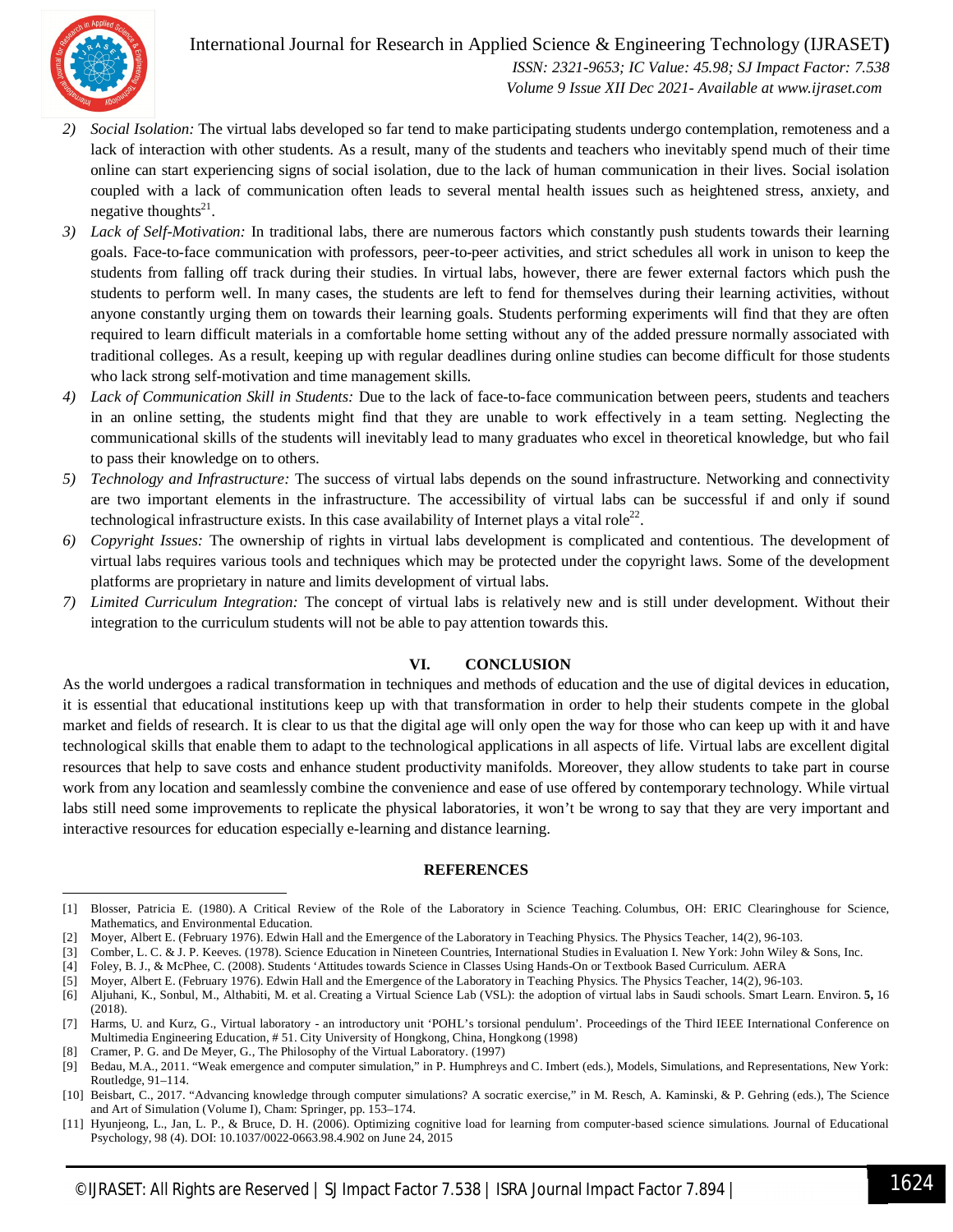

- $\overline{a}$ [12] Igwe, Ndukwe, Ibezim N. E. IOSR Journal of Computer Engineering (IOSR-JCE) e-ISSN: 2278-0661,p-ISSN: 2278-8727, Volume 18, Issue 6, Ver. IV (Nov.- Dec. 2016), PP 126-131
- [13] García-Carrión Rocío, Molina Roldán Silvia, Roca Campos Esther, Interactive Learning Environments for the Educational Improvement of Students With Disabilities in Special Schools, JOURNAL=Frontiers in Psychology VOLUME=9, YEAR=2018 PAGES=1744, ISSN=1664-1078
- [14] Puigvert, L., Christou, M., and Holford, J. (2012). Critical communicative methodology?: including vulnerable voices in research through dialogue. Cambridge J. Educ. 42, 513–526.
- [15] Dongfeng Liu, Priscila Valdiviezo-Díaz, Guido Riofrio, Yi-Meng Sun, Rodrigo Barba, Integration of Virtual Labs into Science E-learning, Procedia Computer Science, Volume 75, 2015, Pages 95-102, ISSN 1877-0509
- [16] Christina Pavlou, What are virtual training labs and how do they work in eLearning. https://www.talentlms.com/blog/virtual-laboratories-elearning/
- [17] RANJAN BOSE, ieee access, 2013, Digital Object Identifier 10.1109/ACCESS.2013.2286202
- [18] (Accessed: 20 Sep. 2013). Sakshat [Online]. Available: http://www.sakshat.ac.in/
- [19] https://blog.praxilabs.com/2018/02/08/virtual-labs-features-benefits/
- [20] M. Casini, D. Prattichizzo, and A. Vicino, ''The automatic control telelab: A user-friendly interface for distance learning,'' IEEE Trans. Educ., vol. 46, no. 2, pp. 252–257, May 2003.
- [21] Wister, A., Fyffe, I. & O'Dea, E. Technological interventions for loneliness and social isolation among older adults: a scoping review protocol. Syst Rev **10,** 217 (2021).
- [22] Chittaranjan Nayak, Asian Journal of Library and Information science, Vol.5, Issue (3-4), December, 2013.